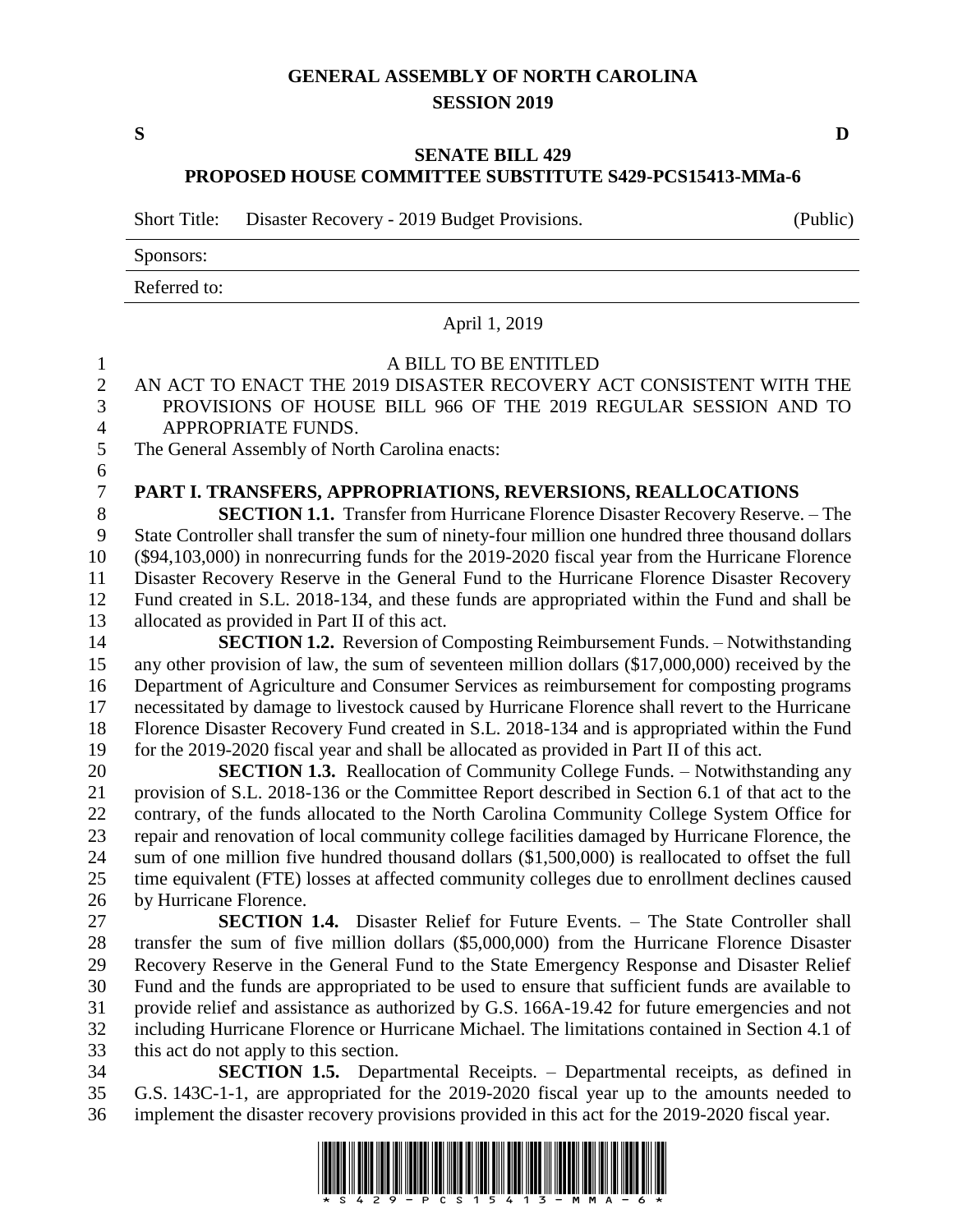| $\mathbf{1}$     |                      |                |                                                                                          |
|------------------|----------------------|----------------|------------------------------------------------------------------------------------------|
| $\sqrt{2}$       | PART II. ALLOCATIONS |                |                                                                                          |
| 3                |                      |                | <b>SECTION 2.1.</b> Allocations. – The funds appropriated and reallocated in Part I of   |
| $\overline{4}$   |                      |                | this act in the Hurricane Florence Disaster Recovery Fund shall be allocated as follows: |
| $\mathfrak{S}$   | (1)                  |                | \$6,400,000 to the North Carolina Community College System Office to offset              |
| $\sqrt{6}$       |                      |                | the full-time equivalent (FTE) losses at affected community colleges due to              |
| $\boldsymbol{7}$ |                      |                | enrollment declines caused by Hurricane Florence. When calculating the                   |
| $8\,$            |                      |                | enrollment growth budget request for the 2020-2021 fiscal year, the North                |
| 9                |                      |                | Carolina Community College System Office shall adjust the FTE to reflect the             |
| 10               |                      |                | FTE lost due to Hurricane Florence.                                                      |
| 11               | (2)                  |                | \$27,868,000 to the Office of State Budget and Management to be used for                 |
| 12               |                      |                | directed grants as follows:                                                              |
| 13               |                      | a.             | \$68,000 to the Town of Morehead City for the renovation and                             |
| 14               |                      |                | dredging of Pelletier Creek. These funds shall not be subject to the                     |
| 15               |                      |                | requirements of G.S. 143-215.73F(c).                                                     |
| 16               |                      | b.             | \$200,000 to the Town of Bladenboro for demolition of buildings                          |
| 17               |                      |                |                                                                                          |
|                  |                      |                | owned by the Town that were damaged by Hurricane Florence.                               |
| 18               |                      | $\mathbf{c}$ . | \$300,000 to the Bladen County Kelly Dike District for engineering                       |
| 19               |                      |                | and planning for repairs to Kelly Dike, which spans both Bladen and                      |
| 20               |                      |                | Pender counties.                                                                         |
| 21               |                      | d.             | \$500,000 to Jones County to repair damage to the county courthouse                      |
| 22               |                      |                | caused by Hurricane Florence.                                                            |
| 23               |                      | e.             | \$500,000 to Pender County to repair damage to the county courthouse                     |
| 24               |                      |                | caused by Hurricane Florence.                                                            |
| 25               |                      | f.             | \$1,000,000 to the City of Greensboro for recovery projects related to                   |
| 26               |                      |                | the tornadoes that struck the area in April of 2018.                                     |
| 27               |                      | g.             | \$1,000,000 to the Town of Elm City for disaster recovery projects.                      |
| 28               |                      | h.             | \$3,300,000 to Carteret County to support the Bogue Sound Project.                       |
| 29               |                      | i.             | \$3,500,000 to Sampson County for the construction of a new                              |
| 30               |                      |                | <b>Emergency Management Center.</b>                                                      |
| 31               |                      | j.             | \$5,500,000 to the Town of Mount Olive for repairs and renovations to                    |
| 32               |                      |                | the town's wastewater treatment plant.                                                   |
| 33               |                      | k.             | \$6,000,000 to the Town of Fair Bluff for various disaster recovery                      |
| 34               |                      |                | projects.                                                                                |
| 35               |                      | l.             | \$6,000,000 to the Town of Princeville for various disaster recovery                     |
| 36               |                      |                | projects.                                                                                |
| 37               | (3)                  |                | \$22,675,000 to the Department of Environmental Quality to be used as                    |
| 38               |                      | follows:       |                                                                                          |
| 39               |                      | a.             | \$175,000 for the FerryMon program.                                                      |
| 40               |                      | b.             | \$3,000,000 to provide directed grants to Surry County for the                           |
| 41               |                      |                | following, which are not subject to any local match requirement:                         |
| 42               |                      |                | \$500,000 for the Cedar Creek Project.<br>1.                                             |
| 43               |                      |                | 2.<br>\$1,500,000 for the Big Elkin Creek Project.                                       |
| 44               |                      |                | 3.<br>\$1,000,000 for the Mitchell River Project.                                        |
| 45               |                      |                | No local match is required for these projects.                                           |
| 46               |                      | c.             | \$8,000,000 for disaster-related infrastructure and cleanup needs                        |
| 47               |                      |                | including water and wastewater infrastructure, coastal management                        |
| 48               |                      |                | planning, and dam safety.                                                                |
| 49               |                      | d.             | \$11,500,000 for the Coastal Storm Mitigation Fund. The funds shall                      |
| 50               |                      |                | be used to provide grants in an amount not to exceed \$2,500,000 for                     |
| 51               |                      |                | each unit of local government during the 2019-2021 fiscal biennium.                      |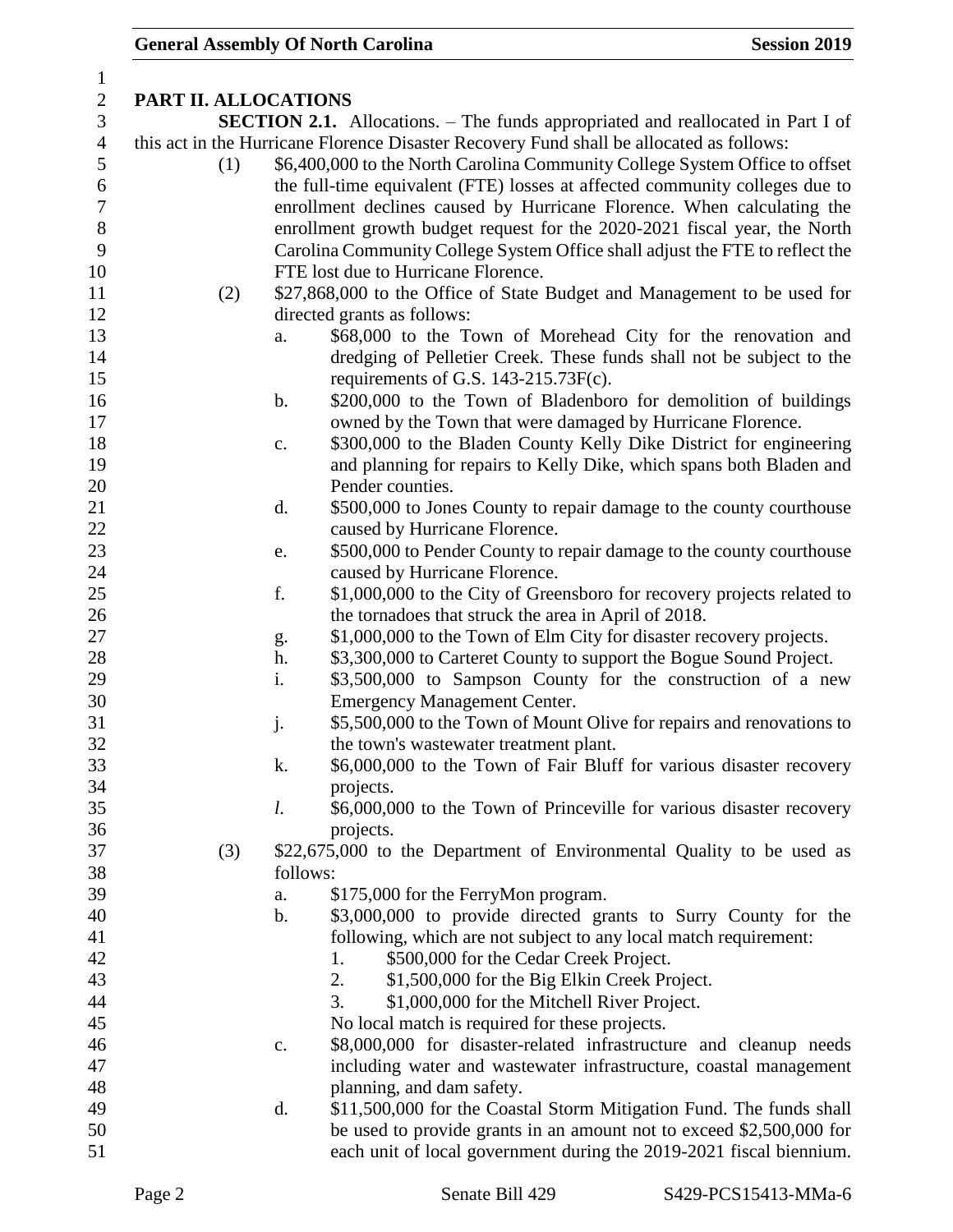|     | <b>General Assembly Of North Carolina</b><br><b>Session 2019</b>                                                                                          |
|-----|-----------------------------------------------------------------------------------------------------------------------------------------------------------|
|     | Notwithstanding G.S. 143-215.73M, no cost-share shall be required                                                                                         |
|     | for these grants.                                                                                                                                         |
| (4) | \$22,000,000 to the Department of Public Safety, Office of Recovery and                                                                                   |
|     | Resiliency to be used as follows:                                                                                                                         |
|     | \$5,000,000 for mitigation buyouts, relocations, buyout assistance to<br>a.                                                                               |
|     | local governments, and infrastructure repairs in order to serve                                                                                           |
|     | homeowners and communities that would otherwise be eligible for                                                                                           |
|     | federal Community Development Block Grant – Disaster Recovery                                                                                             |
|     | (CDBG-DR) funding, but are outside of the federally designated "most"                                                                                     |
|     | impacted, most distressed" counties.                                                                                                                      |
|     | $\mathbf b$ .<br>\$8,000,000 for the State Acquisition and Relocation Fund which                                                                          |
|     | provides gap funding to storm survivors related to buyouts to move                                                                                        |
|     | families out of floodplains.                                                                                                                              |
|     | \$9,000,000 to assist financially distressed local governments with staff<br>c.                                                                           |
|     | support and to provide grants and loans to local governments in                                                                                           |
|     | disaster areas that need immediate cash flow assistance.                                                                                                  |
| (5) | \$4,500,000 to the Office of State Budget and Management for Golden                                                                                       |
|     | L.E.A.F. (Long-Term Economic Advancement Foundation), Inc., shall be                                                                                      |
|     | used to provide grants to governmental entities and organizations exempt from                                                                             |
|     | federal income tax under section $501(c)(3)$ of the Internal Revenue Code. The                                                                            |
|     | funds may be used to repair, replace, construct, or improve infrastructure or                                                                             |
|     | equipment damaged as a result of Hurricane Florence as well as to construct                                                                               |
|     | or improve infrastructure to support hazard mitigation. For the purposes of                                                                               |
|     | this program, infrastructure includes nonresidential buildings that serve the                                                                             |
|     | public, water, sewer, stormwater, and other publicly owned assets. Golden                                                                                 |
|     | L.E.A.F. may also provide grants to $501(c)(3)$ nonprofit organizations and<br>established religious organizations to repair or replace places of worship |
|     | damaged or destroyed by Hurricane Florence.                                                                                                               |
|     | Notwithstanding any provision of S.L. 2018-136 or the Committee Report                                                                                    |
|     | described in Section 6.1 of that act to the contrary, the funds allocated to the                                                                          |
|     | Office of State Budget and Management for Golden L.E.A.F. for                                                                                             |
|     | infrastructure may be used for the purposes authorized in this subdivision.                                                                               |
|     | The funds allocated to Golden L.E.A.F. in this subdivision are not subject                                                                                |
|     | to G.S. 143C-6-23(d).                                                                                                                                     |
| (6) | \$5,000,000 to the Department of Natural and Cultural Resources to support                                                                                |
|     | the aquarium at Fort Fisher.                                                                                                                              |
| (7) | \$6,000,000 to the Department of Public Safety, Division of Emergency                                                                                     |
|     | Management to be used as follows:                                                                                                                         |
|     | \$1,000,000 for a grant program to support volunteer organizations that<br>a.                                                                             |
|     | provide disaster recovery services.                                                                                                                       |
|     | \$1,000,000 to support the North Carolina Search and Rescue Program.<br>b.                                                                                |
|     | \$2,000,000 to purchase and install river gauges to improve flood<br>c.                                                                                   |
|     | mapping and real-time flooding information.                                                                                                               |
|     | \$2,000,000 to develop a pilot program to help pay for the cost of up to<br>d.                                                                            |
|     | two years' flood insurance for eligible applicants and eligible                                                                                           |
|     | properties. Subject to the eligibility requirements contained in this                                                                                     |
|     | sub-subdivision, when awarding funds, the Division shall give priority                                                                                    |
|     | to applicants and subject properties in the most impacted and                                                                                             |
|     | distressed counties as determined by the United States Department of                                                                                      |
|     | Housing and Urban Development for Hurricane Matthew, Hurricane                                                                                            |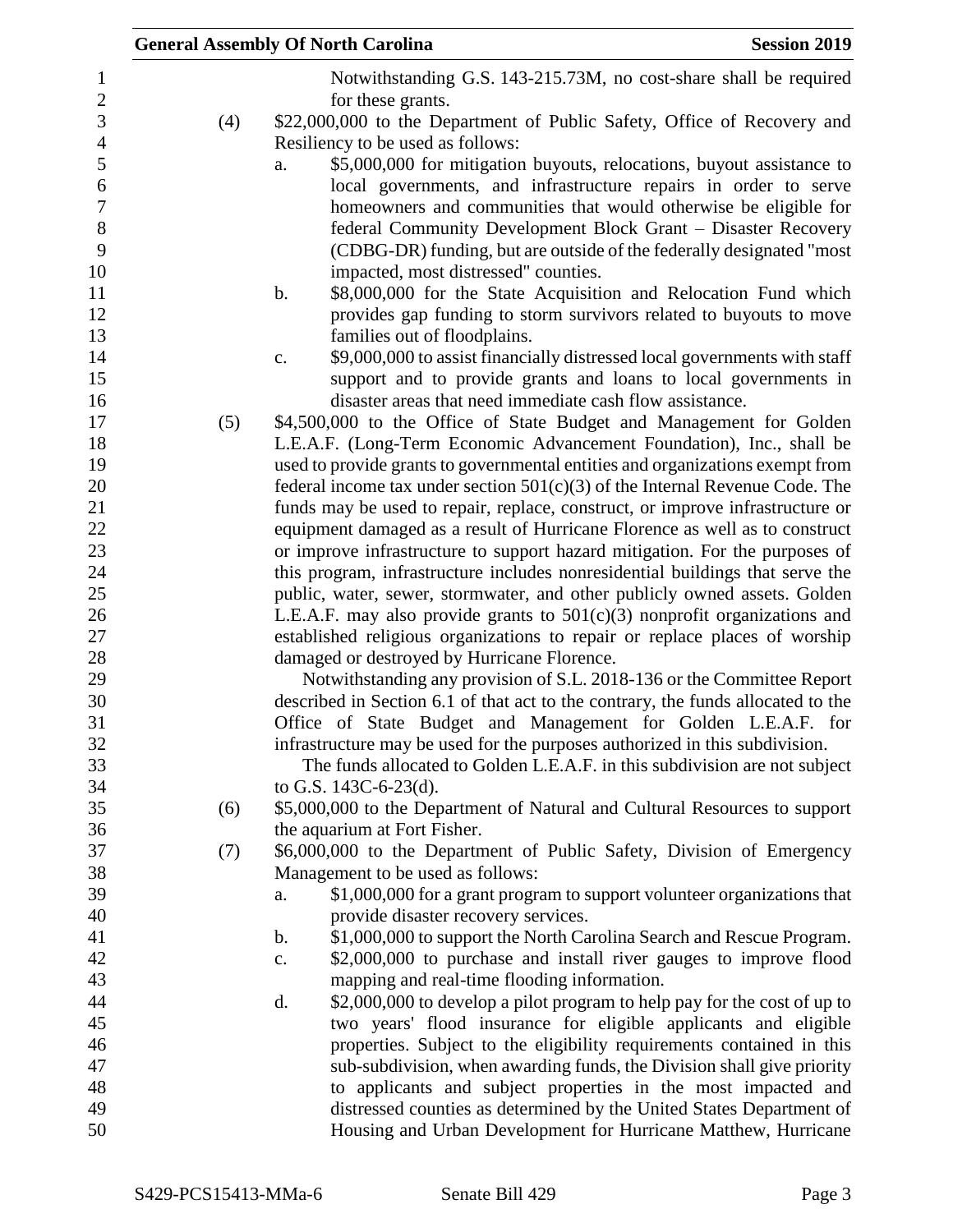|                                       | <b>General Assembly Of North Carolina</b><br><b>Session 2019</b>                                                                                                                                                                                           |          |
|---------------------------------------|------------------------------------------------------------------------------------------------------------------------------------------------------------------------------------------------------------------------------------------------------------|----------|
| $\overline{2}$<br>3<br>$\overline{a}$ | Florence, or both. In order to be eligible for funds under the pilot<br>program, all of the following shall apply:<br>The applicant earned no more than eighty percent (80%) of the<br>1.<br>subject area median income during the preceding calendar year |          |
| $\boldsymbol{6}$                      | and has not received flood insurance for the subject property<br>from any federal program, including by the Community<br>Development Block Grant-Disaster Recovery or the Federal                                                                          |          |
|                                       | Emergency Management<br>Agency<br>(FEMA)<br>Assistance Program.                                                                                                                                                                                            | Housing  |
| 10<br>12                              | 2.<br>The subject property is the applicant's primary residence, is<br>insurable, and has experienced a repetitive loss as that term is<br>defined by FEMA.                                                                                                |          |
| 13<br>14                              | In addition to any reporting requirement contained in S.L. 2018-134,<br>S.L. 2018-136, or S.L. 2018-138, the Division shall report to the chairs                                                                                                           |          |
| 15<br>16                              | of the Senate Committee on Appropriations/Base Budget, the chairs of<br>the House Committee on Appropriations, and the Fiscal Research                                                                                                                     |          |
|                                       | Division by March 31, 2020, and March 31, 2021, regarding the                                                                                                                                                                                              |          |
| 18                                    | implementation of this subsection.                                                                                                                                                                                                                         |          |
| 19<br>(8)                             | \$10,160,000 to The University of North Carolina Board of Governors to be                                                                                                                                                                                  |          |
| 20                                    | used as follows:                                                                                                                                                                                                                                           |          |
|                                       | \$160,000 to the North Carolina Policy Collaboratory (Collaboratory)<br>a.                                                                                                                                                                                 |          |
| 22                                    | for the ModMon program.                                                                                                                                                                                                                                    |          |
| 23<br>24                              | \$2,000,000 to the Collaboratory to study flooding and resiliency<br>$\mathbf b$ .<br>against future storms in Eastern North Carolina and to develop an                                                                                                    |          |
| 25                                    | implementation plan with recommendations. The Collaboratory shall                                                                                                                                                                                          |          |
| 26                                    | report the flooding and resiliency implementation plan to the Joint                                                                                                                                                                                        |          |
| 27                                    | Legislative Emergency Management Oversight Committee no later                                                                                                                                                                                              |          |
| 28                                    | than December 1, 2020. Notwithstanding Section 3.1(c) of S.L.                                                                                                                                                                                              |          |
| 29                                    | 2018-134, funds allocated to the Collaboratory as provided in this                                                                                                                                                                                         |          |
| 30                                    | sub-subdivision shall revert on December 30, 2020. The University of                                                                                                                                                                                       |          |
| 32                                    | North Carolina shall not charge indirect facilities and administrative<br>costs against the funding provided for the Collaboratory from the                                                                                                                |          |
| 33                                    | Hurricane Florence Disaster Recovery Fund.                                                                                                                                                                                                                 |          |
| 34                                    | \$8,000,000 to the University of North Carolina Wilmington (UNC-W)<br>$\mathbf{c}$ .                                                                                                                                                                       |          |
| 35                                    | for repairs and renovations to the Dobo Hall science building, which                                                                                                                                                                                       |          |
| 36                                    | was damaged by Hurricane Florence.                                                                                                                                                                                                                         |          |
| 37<br>(9)                             | \$2,000,000 to the Department of Agriculture and Consumer Services to be                                                                                                                                                                                   |          |
| 38                                    | used as follows:                                                                                                                                                                                                                                           |          |
| 39<br>40                              | \$1,000,000 for the purchase of initial attack bulldozers and tractor<br>a.                                                                                                                                                                                |          |
|                                       | plow units for emergency response.<br>\$1,000,000 for stream debris removal.<br>b.                                                                                                                                                                         |          |
| 42<br>(10)                            | \$1,000,000 to the Wildlife Resource Commission (WRC) to inspect,                                                                                                                                                                                          |          |
| 43                                    | derelict<br>and<br>abandoned<br>investigate,<br>and remove<br>water                                                                                                                                                                                        | vessels. |
| 44                                    | Notwithstanding any provision of law in Chapter 75A of the General Statutes,                                                                                                                                                                               |          |
| 45                                    | the WRC is authorized to use these funds to inspect, investigate, and remove                                                                                                                                                                               |          |
| 46                                    | abandoned and derelict vessels. As used in this subdivision, the phrase                                                                                                                                                                                    |          |
|                                       | "abandoned and derelict vessel" means a water-going craft located in a canal                                                                                                                                                                               |          |
| 48                                    | or the Intracoastal Waterway that has been damaged or destroyed by                                                                                                                                                                                         |          |
| 49<br>50                              | weather-related events and that is impeding water traffic. The phrase does not<br>apply to a vessel that is moored to a dock or otherwise not located in an area                                                                                           |          |
|                                       |                                                                                                                                                                                                                                                            |          |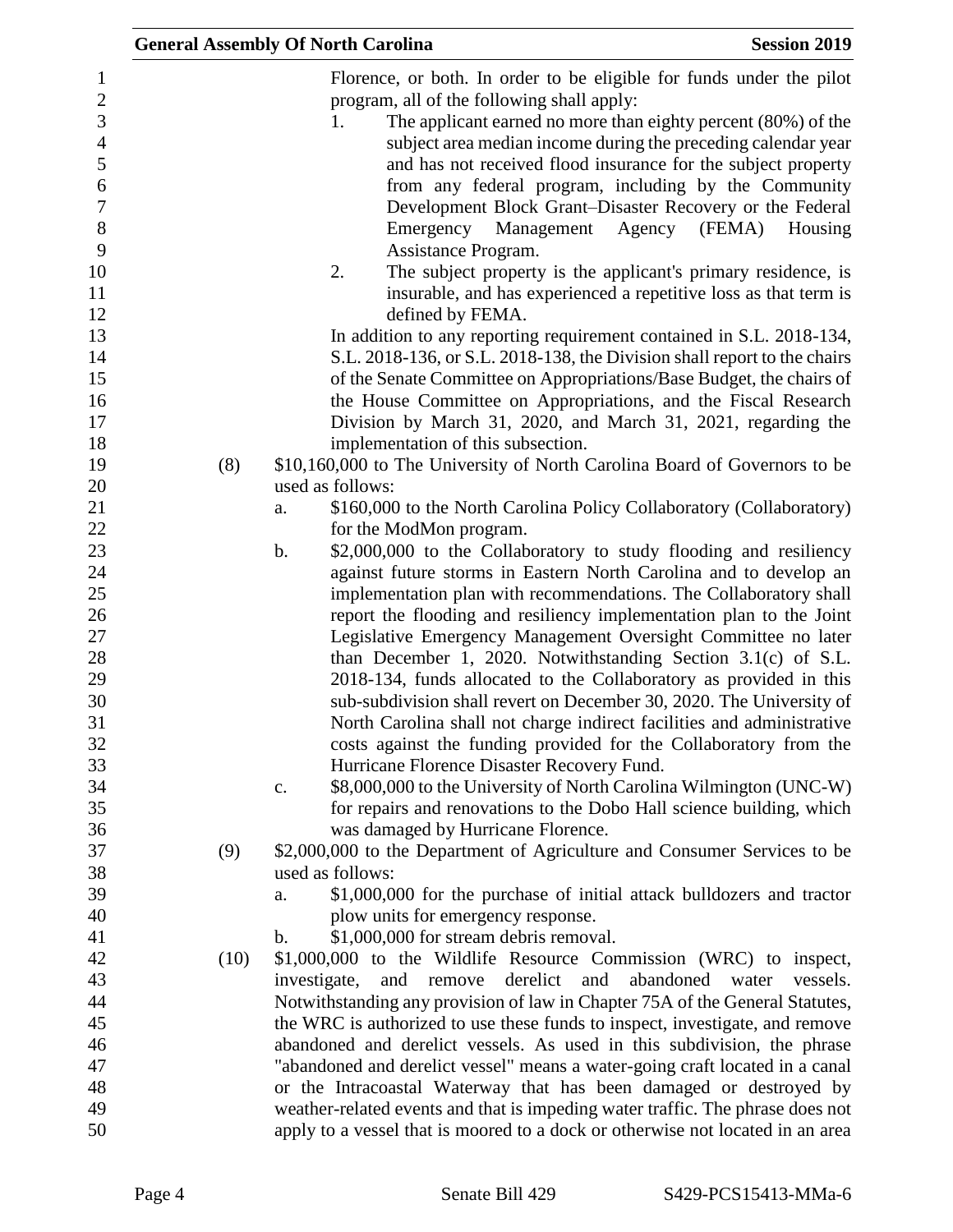|                              | <b>General Assembly Of North Carolina</b><br><b>Session 2019</b>                                                                                                                           |
|------------------------------|--------------------------------------------------------------------------------------------------------------------------------------------------------------------------------------------|
|                              | of normal water traffic. WRC may also remove and dispose of vessels<br>identified by the Marine Patrol of the Division of Marine Fisheries.                                                |
|                              | PART III. DIRECTED GRANTS, OTHER MODIFICATIONS, AND CLARIFICATIONS                                                                                                                         |
|                              | <b>SECTION 3.1.(a)</b> Directed Grants; Definitions. – For purposes of this act, the                                                                                                       |
| following definitions apply: |                                                                                                                                                                                            |
| (1)                          | Directed grant. – Nonrecurring funds allocated by a State agency to a<br>non-State entity as directed by an act of the General Assembly.                                                   |
| (2)                          | Non-State entity. – As defined in G.S. 143C-1-1.                                                                                                                                           |
|                              | SECTION 3.1.(b) Directed Grants; Requirements. - Nonrecurring funds                                                                                                                        |
|                              | appropriated in this act as directed grants are subject to all of the following requirements:                                                                                              |
| (1)                          | Directed grants are subject to the provisions of subsections (b) through (k) of<br>G.S. 143C-6-23.                                                                                         |
| (2)                          | Directed grants of one hundred thousand dollars (\$100,000) or less may be                                                                                                                 |
|                              | made in a single annual payment in the discretion of the Director of the                                                                                                                   |
|                              | Budget. Directed grants of more than one hundred thousand dollars                                                                                                                          |
|                              | (\$100,000) shall be made in quarterly or monthly payments in the discretion                                                                                                               |
|                              | of the Director of the Budget. A State agency administering a directed grant                                                                                                               |
|                              | shall begin disbursement of funds to a non-State entity that meets all                                                                                                                     |
|                              | applicable requirements as soon as practicable, but no later than 100 days after                                                                                                           |
|                              | the date this act becomes law.                                                                                                                                                             |
| (3)                          | Beginning on the first day of a quarter following the deadline provided in<br>subdivision (2) of this subsection and quarterly thereafter, State agencies                                  |
|                              | administering directed grants shall report to the Fiscal Research Division on                                                                                                              |
|                              | the status of funds disbursed for each directed grant until all funds are fully                                                                                                            |
|                              | disbursed. At a minimum, the report required under this subdivision shall                                                                                                                  |
|                              | include updates on (i) the date of the initial contact, (ii) the date the contract                                                                                                         |
|                              | was sent to the entity receiving the funds, (iii) the date the disbursing agency                                                                                                           |
|                              | received the fully executed contract back from the entity, (iv) the contract                                                                                                               |
|                              | execution date, and (v) the payment date.                                                                                                                                                  |
| (4)                          | Notwithstanding any provision of G.S. 143C-1-2(b) to the contrary,                                                                                                                         |
|                              | nonrecurring funds appropriated in this act as directed grants shall not revert                                                                                                            |
|                              | until June 30, 2021.                                                                                                                                                                       |
| (5)                          | Directed grants to nonprofit organizations are for nonsectarian, nonreligious                                                                                                              |
|                              | purposes only.                                                                                                                                                                             |
|                              | <b>SECTION 3.1.(c)</b> Directed Grants; Sunset. – This section expires on June 30, 2021.                                                                                                   |
|                              | SECTION 3.2. Clarify Volunteer Fire Department Assistance. - Notwithstanding                                                                                                               |
|                              | any provision of S.L. 2018-136 or the Committee Report described in Section 6.1 of that act to                                                                                             |
|                              | the contrary, the funds allocated to the Department of Insurance, Office of State Fire Marshal,                                                                                            |
|                              | for financial assistance to volunteer fire departments is available to be used to repair damages                                                                                           |
|                              | not covered by insurance policy proceeds.                                                                                                                                                  |
|                              | <b>SECTION 3.3.</b> Expand DACS Farmer Assistance. – Notwithstanding the deadline                                                                                                          |
|                              | set forth in Section 5.11(e) of S.L. 2018-136, as amended by S.L. 2018-141, a person who                                                                                                   |
|                              | experienced a verifiable loss of agricultural commodities as a result of excessive rain and                                                                                                |
|                              | flooding that occurred during May 15, 2018, through December 31, 2018, and whose farm is                                                                                                   |
|                              | located in a North Carolina county that, between January 31, 2019, and February 15, 2019, was                                                                                              |
|                              | included in a Secretarial Disaster Declaration, either as a primary county or as a contiguous                                                                                              |
|                              | county, as a result of excessive rain and flooding that occurred during May 15, 2018, through                                                                                              |
|                              | December 31, 2018, issued by the United States Secretary of Agriculture, is eligible for financial                                                                                         |
|                              | assistance for losses of agricultural commodities pursuant to Section 5.11 of S.L. 2018-136. This<br>section is effective when this act becomes law. The Department shall accept completed |